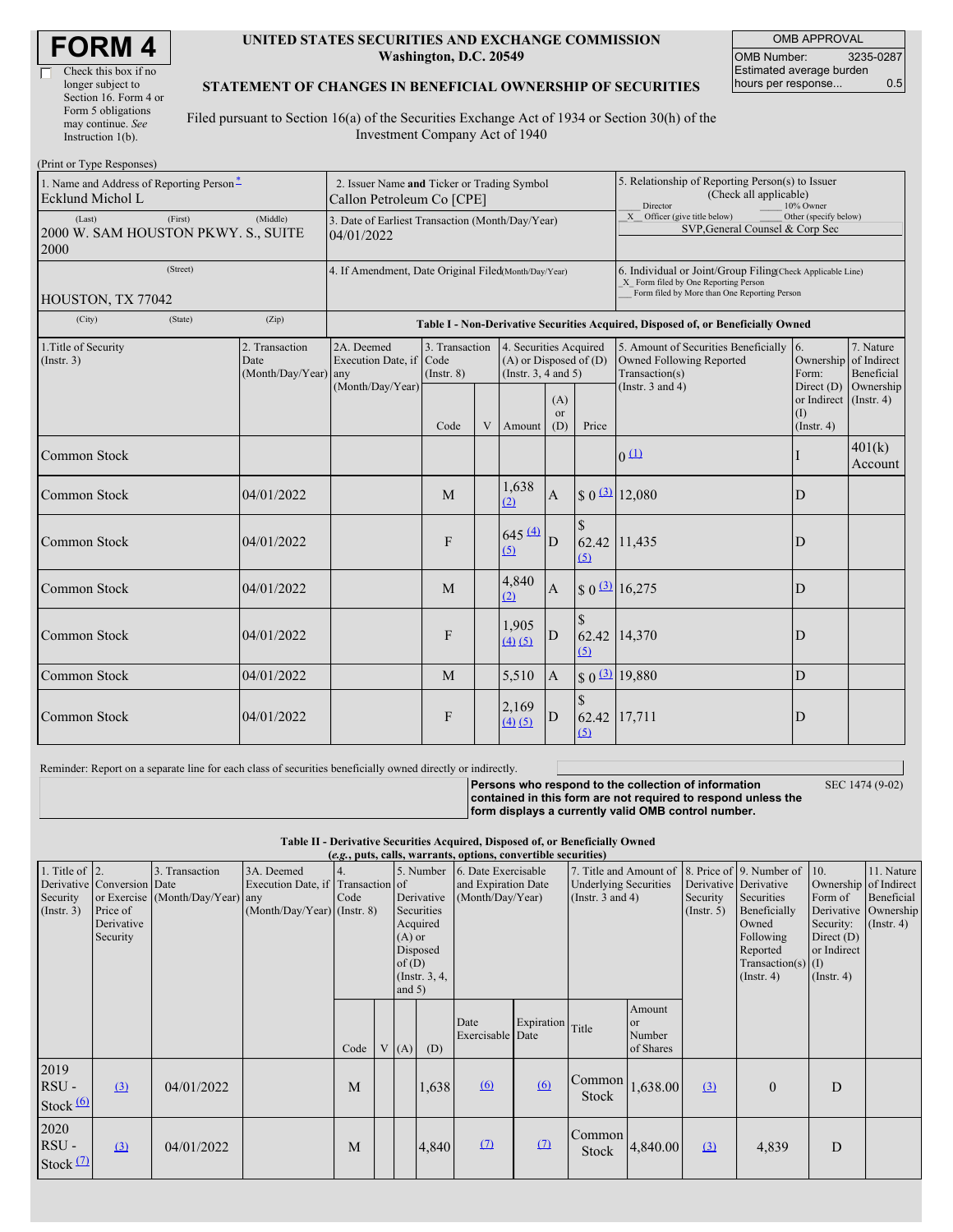|  | 2021<br><b>RSU</b><br>Stock <sup>1</sup> |  | (3) | 04/01/2022 |  | M |  |  | 5,510 | (8) | (8) | $\mathcal{L}$ ommon<br>Stock | 5,510.00 | (3) | 11,020 | ≖ |  |
|--|------------------------------------------|--|-----|------------|--|---|--|--|-------|-----|-----|------------------------------|----------|-----|--------|---|--|
|--|------------------------------------------|--|-----|------------|--|---|--|--|-------|-----|-----|------------------------------|----------|-----|--------|---|--|

## **Reporting Owners**

|                                                                                            |          |              | <b>Relationships</b>            |       |
|--------------------------------------------------------------------------------------------|----------|--------------|---------------------------------|-------|
| <b>Reporting Owner Name / Address</b>                                                      | Director | 10%<br>Owner | Officer                         | Other |
| Ecklund Michol L<br>2000 W. SAM HOUSTON PKWY. S.<br><b>SUITE 2000</b><br>HOUSTON, TX 77042 |          |              | SVP, General Counsel & Corp Sec |       |

## **Signatures**

| /s/ Michol L. Ecklund, by Leisa Munoz, Attorney-in-Fact | 04/05/2022 |
|---------------------------------------------------------|------------|
| Signature of Reporting Person                           | Date       |

# **Explanation of Responses:**

- **\*** If the form is filed by more than one reporting person,*see* Instruction 4(b)(v).
- **\*\*** Intentional misstatements or omissions of facts constitute Federal Criminal Violations. *See* 18 U.S.C. 1001 and 15 U.S.C. 78ff(a).
- **( 1)** Effective March 31, 2022, Callon Petroleum Company (the "Company") eliminated the Company stock fund as an investment alternative available under the Company's 401(k) plan. As a result, the shares of the Company's common stock that the reporting person previously reported as beneficially owned under the 401(k) plan were liquidated.
- **( 2)** Reflects the 1-for-10 reverse split of the common stock, par value \$0.01, of the Company, effective August 7, 2020 (the "Reverse Stock Split").
- **( 3)** Restricted Stock Units ("RSUs") convert into common stock on a one-for-one basis.
- **( 4)** Payment of tax liability by withholding common stock incident to vesting of RSU award issued in accordance with Rule 16b-3.
- **( 5)** Each RSU is the economic equivalent of one share of the Company's common stock at its closing price on the vesting date. If the vesting date should fall on a weekend or holiday, the preceding business day'sclosing price is used.
- **(6)** On January 31, 2019, the reporting person was granted 4,914 RSUs, as adjusted by the Reverse Stock Split, subject to three-year ratable vesting with one-third vesting each year  $\frac{1}{2}$ subsequent to the award year.The first tranche vested on April 1, 2020. The second tranche vested on April 1, 2021. The third and final tranche vested on April 1, 2022.
- ( $\overline{7}$ ) On January 31, 2020, the reporting person was granted 14,159 RSUs, as adjusted by the Reverse Stock Split, subject to the three-year ratable vesting with one-third vesting each year.<br>( $\overline{7}$ ) subsequent to th subsequent to the awardyear. The first tranche vested on April 1, 2021. The second tranche vested on April 1, 2022. The third and final tranche will vest on April 1, 2023.
- (8) On March 12, 2021, the reporting person was granted 16,530 RSUs subject to the three-year ratable vesting with one-third vesting each year subsequent to the award year. The first<br>that the subsequent to the award year. tranche vested on April 1,2022. The second tranche will vest on April 1, 2023. The third and final tranche will vest on April 1, 2024.

### **Remarks:**

Exhibit List: Exhibit 24 - Power of Attorney

Note: File three copies of this Form, one of which must be manually signed. If space is insufficient, *see* Instruction 6 for procedure.

Potential persons who are to respond to the collection of information contained in this form are not required to respond unless the form displays a currently valid OMB number.